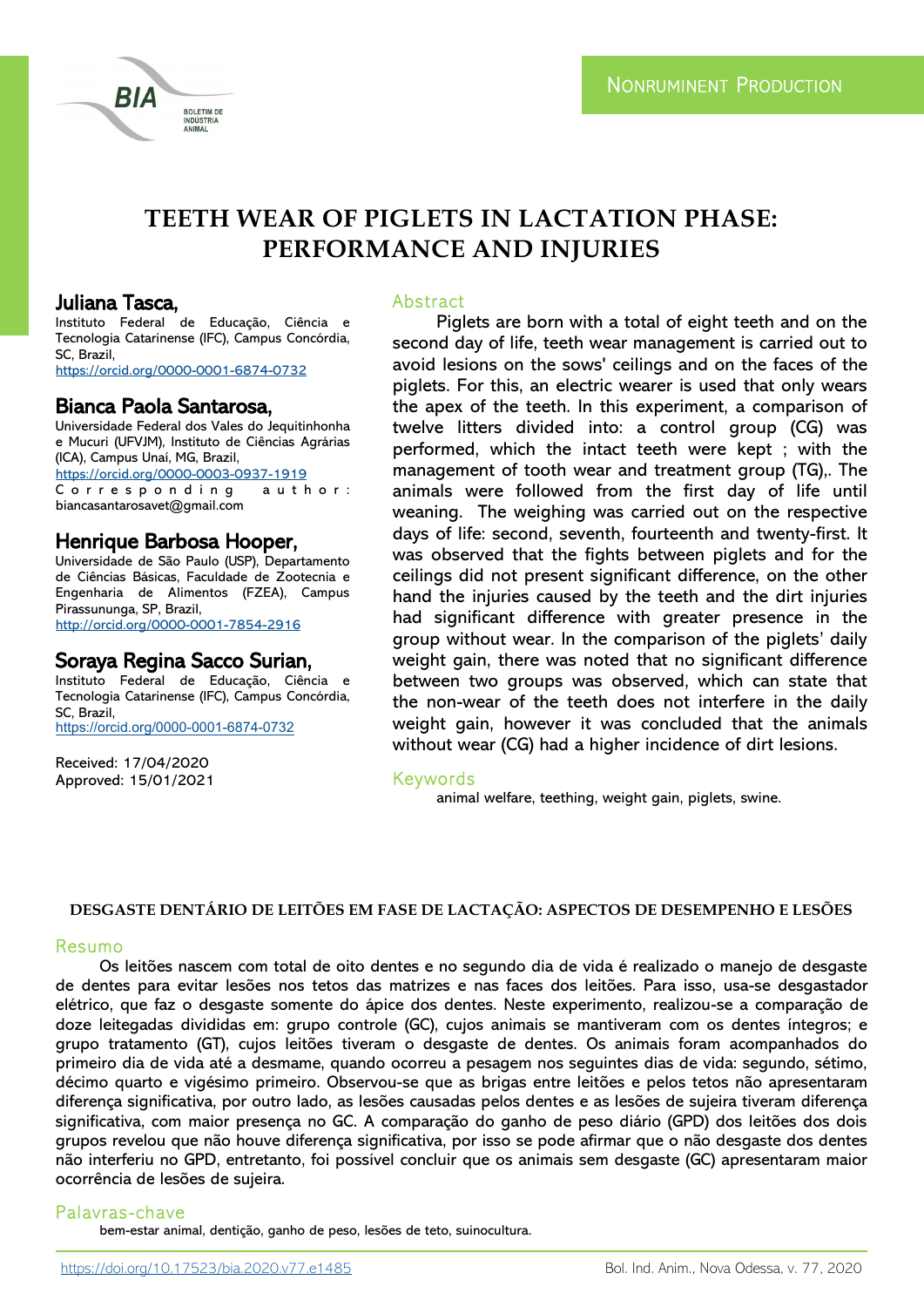#### **INTRODUCTION**

According to the Brazilian Association of Animal Protein (ABPA, 2019), Brazil has about 2 million hog breeding housings, resulting in 3.97 million tons of pork meat produced, moreover it has been classified as the fourth country with the largest exportation. The production of pork meat played an important role in the economy of the Santa Catarina State being the largest national producer, with 27.90% of slaughter and also as the main exporter of pork, with more than 50% of Brazilian exports (GIEHL and MONDARDO, 2019).

The pig production system is constantly expanding, and is motivated by the growing demand from consumers and organizations to adopt more ethical practices, aiming improvements in management and welfare (SILVA et al., 2015). Good management practices, which aim to prioritize animal welfare, have been increasingly implemented in all production cycles. A committee was developed to report an objective way of assessing animal welfare called as Welfare Quality®, which addressed the principles to ensure animal welfare: good food, good housing, good health and appropriate behavior (VELARDE and DALMAU, 2019). When these principles are met, there is consequently an improvement in the quality of the final product (SILVA et al., 2015).

Piglets are born with a total of eight teeth, four incisors and four canines, which is used to apprehension of teats during feeding. However, they can generate lesions on mothers and on the faces of other piglets, as a result of disputes, which occur during feedings. Often these injuries are due to greater litter in proportion to the number of ceilings of the mother or by the hierarchy. Therefore, one of the management practices to avoid the appearance of these lesions is the teeth wear at piglets age (DIAS et al., 2018; GODÝN et al., 2019).

Teeth wear is performed with the help of an electric wearer, which reduces only the apex of the canine and incisor teeth, at the first days of life. This management is commonly carried out on the second day of life, so that on the first day, piglets are able to apprehend the teats and consume colostrum, which is very relevant for the transfer of passive immunity (DIAS et al., 2018).

Some producers have already abolished this practice in their productions, although there is no Brazilian legislation that addresses the issues. Other solutions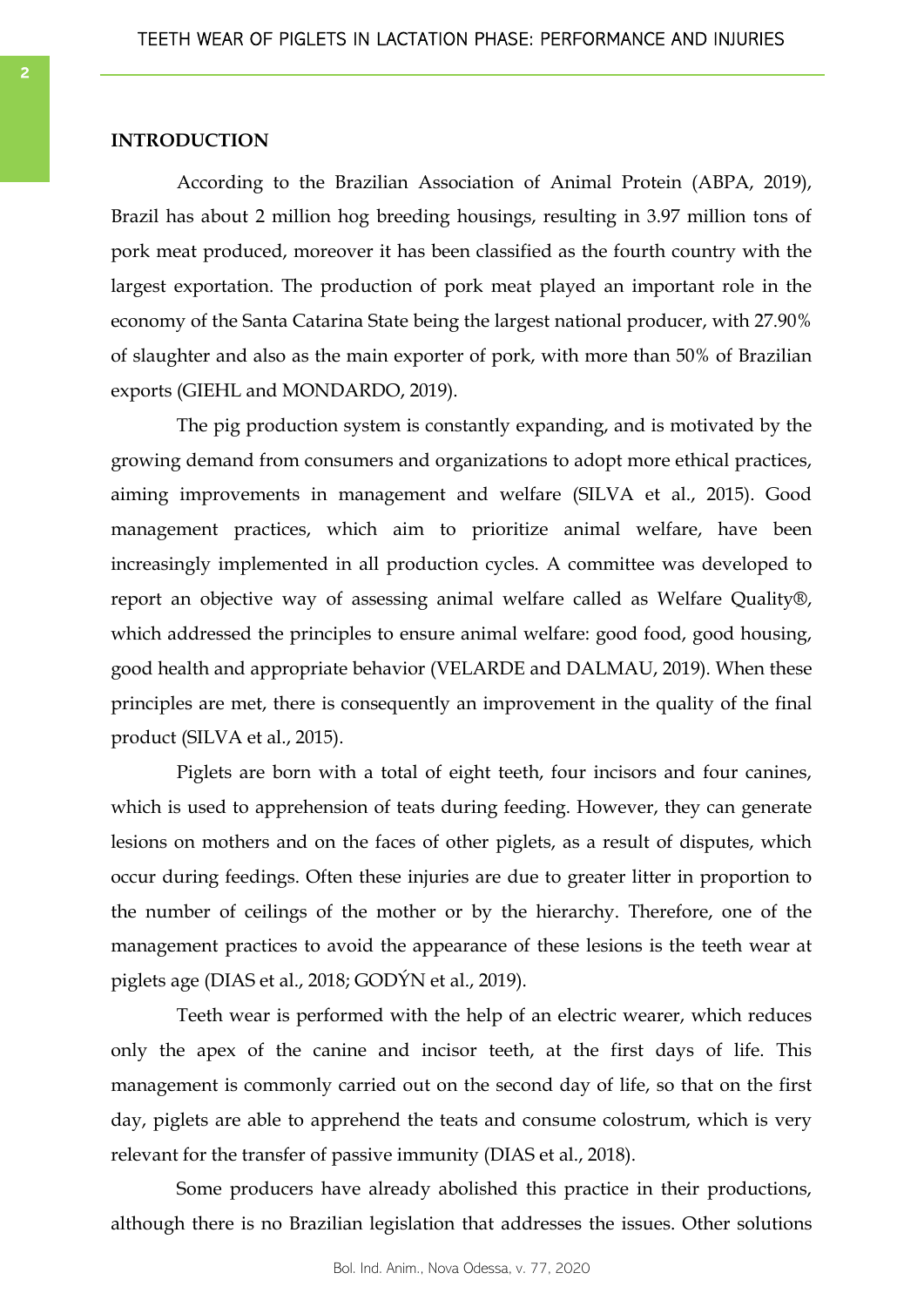have been implemented to reduce fights, and to avoid productive losses, such as piglet transfer management and litter uniformity, together with the access to the sufficient amount of feed for the lactating females (ABCS, 2016).

Due to the new demands of consumers' market, the management of teeth wear on the first or second day of life has been negatively seen, for causing pain, exposure of the dental pulp cavity, teeth fractures, bleeding and other diseases, decreasing the animal welfare. Studies have been carried out to understand the possibility to abolish this practice and/or to only performed in some pig lots.

In July 2018, the first proposal for Brazilian legislation was prepared, which dealt with good management practices in pig farms of commercial breeding. This proposal addressed the tolerance on the teeth wear when there are serious injuries on the ceilings and on the piglets face, and when worming, it should be done only in the final third of the tooth. The cutting of teeth with pliers was prohibited, but it was revoked in 2019. Despite this, it can be taken as a basis for future actions and the prerogatives for animal welfare proposals (BRASIL, 2018).

The European Directive 2008/120/EC, which was considered a benchmark in animal welfare, and more restrictive, also stated that tooth wear should only be carried out if there is evidence of damage to the ceilings of sows. Beyond, if necessary, it must be carried out by a veterinarian or trained person, experienced in the execution of techniques and with adequate hygiene conditions. Therefore, it did not prohibit the teeth wearing practice (UNIÃO EUROPEIA, 2008).

Given the above, and the scarcity of information on the effects of teeth wearing on piglets' performance and dirt, this study aimed to verify the influence of this management on the daily weight gain and fight behavior.

#### **MATERIALS AND METHODS**

This research was evaluated and approved by the Ethics Committee on the Use of Animals (CEUA) of the Federal Institute of Santa Catarina, Concórdia Campus, Santa Catarina State, under the protocol no. 16/2019. The study was carried out in a core farm - piglet producing unit (UPL) of an agroindustry in Western Santa Catarina, which were housed a herd of 504 sows. The farm had seven sheds, one for maternity, three for finishing, two for gestation and one for daycare, located in the countryside of Chapecó city, Santa Catarina State. The piglets were monitored from October, 17th to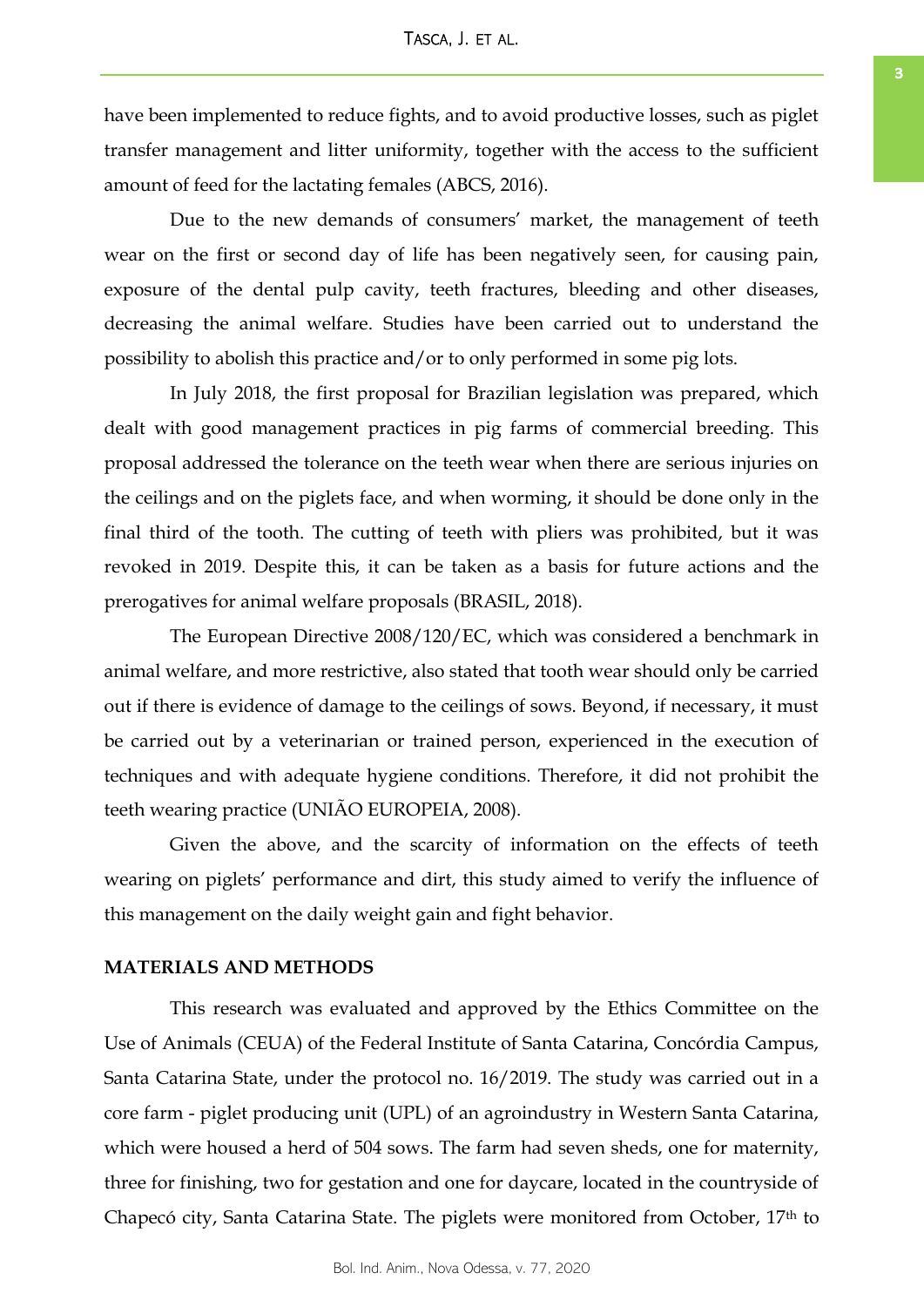November, 7th, 2019.

The experiment was carried out in the maternity shed, with twelve litters, which were divided into two groups: the first containing six litters in which the teeth were worn, and the second with six litters that the teeth were not worn. The experiment was carried out from the second day of life until weaning at 21 days. In addition to the evaluation of fights behavior between piglets and dirt lesions were also observed. These injuries observed was the ones caused by the act of the piglet feeding on teats at the time of feeding.

The females were inseminated with fresh semen and remained in cages throughout pregnancy. At about 110 to  $112<sup>th</sup>$  days of gestation, the sows were transferred to the maternity ward, where they remained until the piglets weaning. As for the thermal control in the installation, curtains and heating were handled via concealers with incandescent lamps.

The parturition and the births of the piglets were constantly monitored, in addition to the observation of colostrum feed intake. When necessary, birth assistance was provided. After colostrum ingestion, the piglets were redistributed to each litter, containing 12 animals on average per sow, in order to standardize the batches and minimize disparity in average weight.

On the first day of life, caudectomy was performed and the piglets were identified with a tattoo. The females received earrings with numbers according to the farm management, as they will remain in the herd. Males, on the other hand, had received simple numbering for individual weighing, and were marketed in the nursery phase.

The animals were distributed in the groups: control (CG) and treated (TG). The TG ( $n = 77$ ) received teeth wear management, six of which were litter fed: three with 13 piglets, two with 12 and one with 14. The teeth wear management of the piglets in the CG was performed on the second day of life, with electric wearer (DREMEL® 3000), when the first weighing was also carried out. In the CG ( $n = 72$ ) there was no teeth wear, and were composed by six litters, two with 11, three with 12 and one with 14 animals. In total, 149 piglets were evaluated, 76 males and 73 females.

The females had different number of deliveries (1st to 6th delivery), with an average of 3.3 deliveries. The body condition scores (BCS) of the females were evaluated and classified from 1 to 5 (WOLOSZYN, 2018), before delivery, and the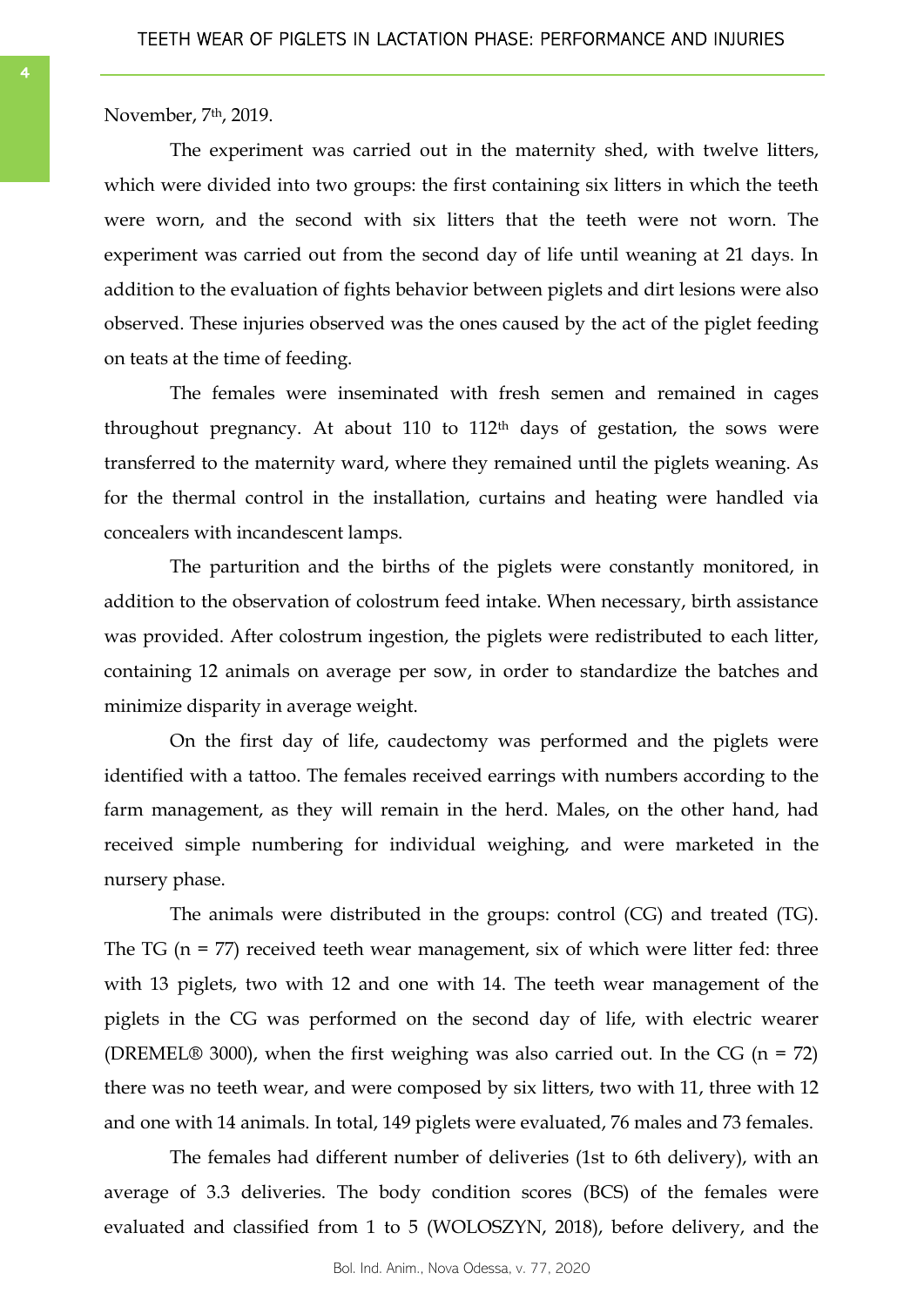mothers' ceilings were also observed.

The presence or absence of fights between piglets, disputes over the ceilings and lesions on the faces were evaluated during a period of three hours during the morning and three hours in the afternoon, three times a week, from the second day of life until the day of leaving the daycare center. Dirt injuries and injuries caused by teeth were classified as: grade 1 - mild injuries, grade 2 - severe injuries, 3 - ulcerated injuries. On the 14th day of life, the piglets were individually evaluated and the lesions were differentiated between dirt lesions and the injuries caused by the piglets' teeth. The piglet's natural behavior of "digging" in the mother's roof during feeding was called and evaluated as dirt lesions.

The daily feed and water supply were *ad libitum*, and the piglets had receipt feed from the 8th day of life and beyond. The individual female feed consumption was observed after their feed in an individual trough. The water was available in a drinking fountain fixed in each stall.

The animals were individually weighed with the aid of a digital scale. These were divided into: weighing the piglets on the second, on the seventh day, on the fourteenth day and on the twenty-first day of life (time of weaning). At this time, the piglets were separated by sex in different rooms. Daily weight gain (GPD) was calculated at the end of the experiment with the aim of analyzing whether wear interfered in weight gain. After data tabulation and normalization, the statistical analysis was performed using the Chi-square test in the SAS software (STATISTICAL ANALYSIS SYSTEM, 2005).

#### **RESULTS AND DISCUSSION**

The females were visually observed before delivery and classified according to the BCS in the following scores, as presented in [Table 1.](#page-5-0)

The mean of the BCS of the twelve females was 3.8, which corresponds to that suggested by Woloszyn (2018), who proposed a normality of 3.5 to 4. In relation to the fight behavior, during the cooler days, the piglets had fought less, suckled more, and the females had consumed all the feed provided. In addition, the females showed no lesions on the ceilings. Comparing the results obtained in relation to the behavior of the piglets ([Table 2\)](#page-5-0) of the control group (CG) with the treatment group (GT), it was found that there was no significant statistical difference  $(p > 0.05)$  between the groups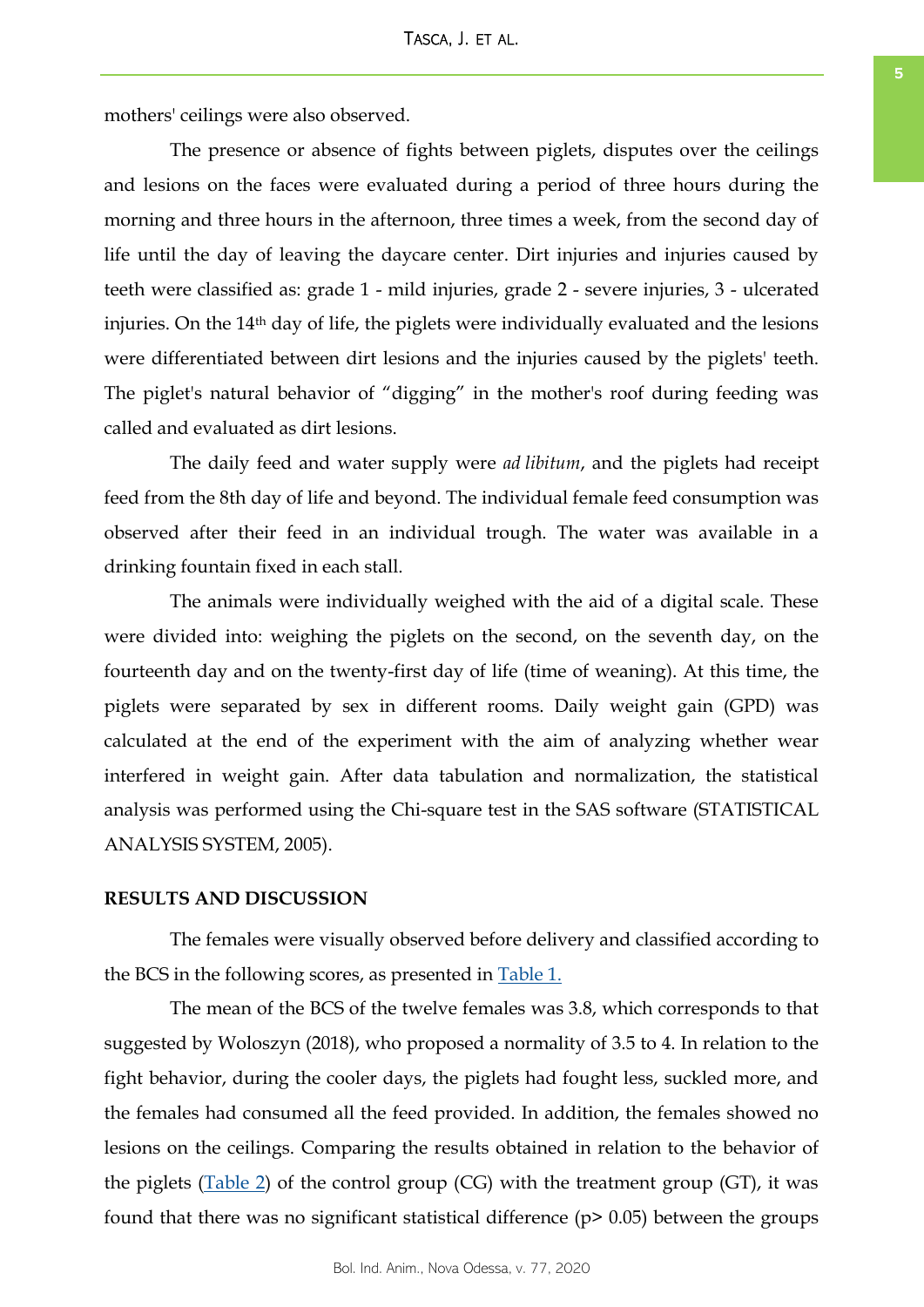| <b>EVALUATE AND SERVER CONTROLLED ASSESSED</b> ( $PCC$ ) and hannel of activeness. |        |                         |                      |  |
|------------------------------------------------------------------------------------|--------|-------------------------|----------------------|--|
| Number                                                                             | Female | <b>BCS</b>              | Number of deliveries |  |
| $\mathbf{1}$                                                                       | 2370   | $2.5 - 3$               | $\sqrt{5}$           |  |
| $\overline{2}$                                                                     | 2220   | $\overline{4}$          | 6                    |  |
| $\mathfrak{Z}$                                                                     | 2885   | $2.5 - 3$               | 2                    |  |
| $\overline{4}$                                                                     | 2561   | $3 - 3.5$               | 4                    |  |
| 5                                                                                  | 2539   | 3.5                     | $\overline{4}$       |  |
| 6                                                                                  | 2544   | $\overline{4}$          | $\overline{4}$       |  |
| 7                                                                                  | 2692   | $3 - 3.5$               | 3                    |  |
| $\,8\,$                                                                            | 2875   | $\bf 4$                 | $\overline{2}$       |  |
| 9                                                                                  | 2716   | $\bf 4$                 | $\mathfrak{Z}$       |  |
| $10\,$                                                                             | 2891   | 3.5                     | $\overline{2}$       |  |
| $11\,$                                                                             | 2554   | 3.5                     | 4                    |  |
| 12                                                                                 | 3073   | $\overline{\mathbf{4}}$ | $\mathbf{1}$         |  |
| average                                                                            |        | $3.8\,$                 | 3.3                  |  |
|                                                                                    |        |                         |                      |  |

<span id="page-5-0"></span>

| <b>Table 1.</b> Classification of females in relation to body condition score (BCS) and number of deliveries. |  |  |
|---------------------------------------------------------------------------------------------------------------|--|--|
|---------------------------------------------------------------------------------------------------------------|--|--|

**Table 2.** Percentage of animals that presented or not disputes for the ceilings, fights between piglets, injuries caused by the teeth and dirt injuries, among the piglets of the control groups (CG - without teeth wear) and treatment (TG with teeth wear).

| Behavior and lesions     | <b>Classification</b> | <b>TG</b> | CG  |
|--------------------------|-----------------------|-----------|-----|
|                          | Presence              | 35%       | 35% |
| Ceiling disputes         | Absence               | 65%       | 65% |
|                          | Presence              | 32%       | 35% |
| Fights between piglets   | Absence               | 68%       | 65% |
|                          | Presence              | 93%       | 50% |
| Injuries caused by teeth | Absence               | $7\%$     | 50% |
|                          | Presence              | 77%       | 55% |
| Dirt injuries            | Absence               | 23%       | 45% |

of disputes over teats and fights between piglets. Ricci et al. (2017) cited that fights between piglets are not necessarily associated with tooth wear, and can be caused by the establishment of hierarchy, for reasons of ambience, lack of environmental enrichment or games between them.

The dirt lesions represented in [Figure 2A](#page-6-0) and the injuries caused by the teeth in [Figure 2B,](#page-6-0) were classified into three different degrees, however in this study only grade 1 was found, categorized as mild. In this experiment, the majority of piglets had a dirt lesion, but not because of fighting with their teeth. The fights occurred as a game behavior, that they did not result in lesions on their faces.

In the present study, lesions on faces most presented among piglets in the CG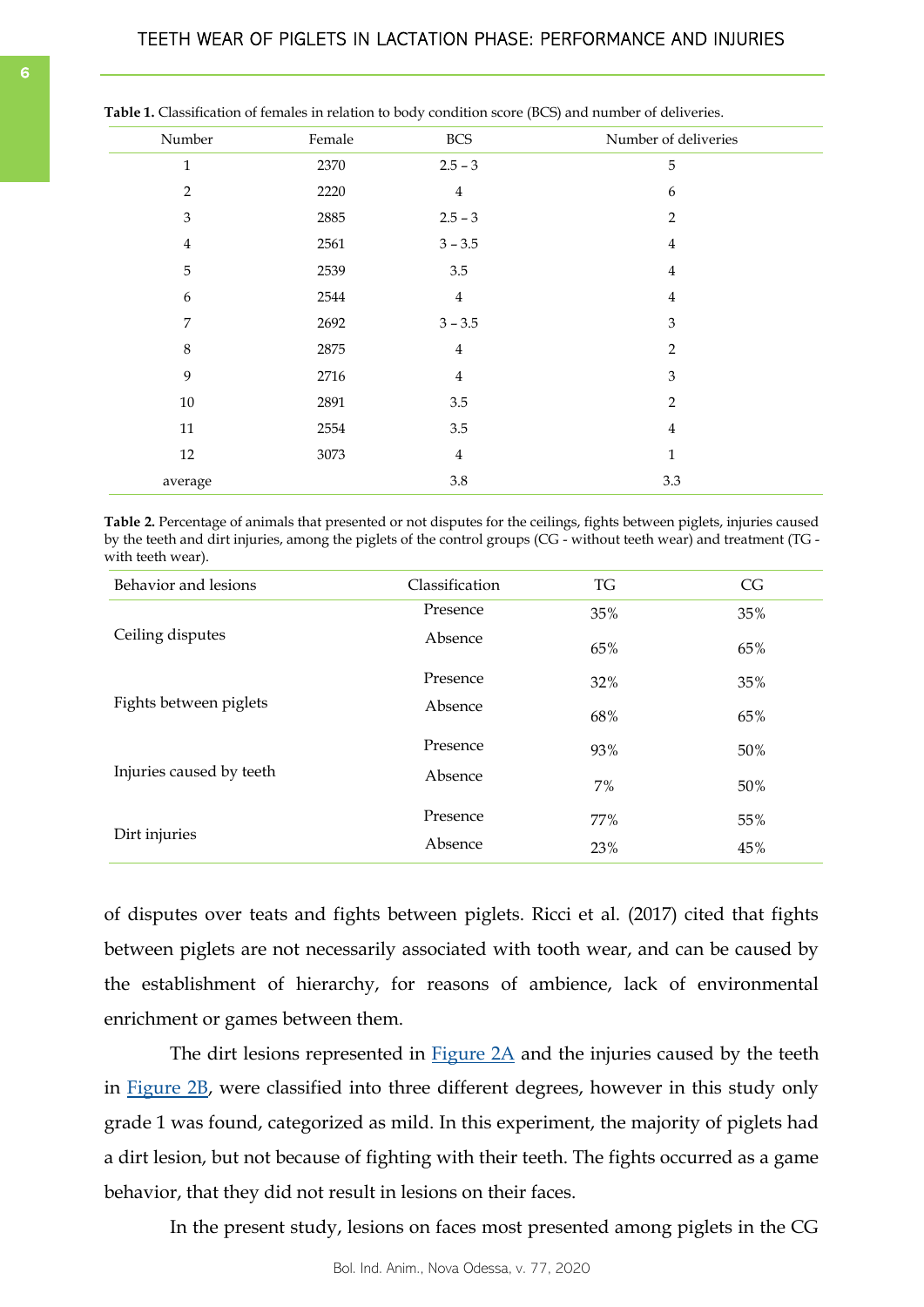<span id="page-6-0"></span>

**Figure 2.** (A) Dirt injuries. (B) Injuries caused by teeth.

were identified, which did not wear, compared to the TG, which did wear (p<0.05). This fact did not corroborate the results found by Ricci et al. (2017), who stated that mild lesions were found both in piglets with tooth wear and in those without wear. On the other hand, this work is in accordance with the literature, which refers that teeth wear is a necessary management to avoid injuries in teats and faces, when there is a dispute over the ceilings (RICCI et al., 2016; RICCI et al., 2017).

The piglet's natural behavior of "digging" in the mother's belly during feeding was called belly nosing in the literature, and may be associated with a lack of environmental enrichment (OLIVEIRA, 2016; SCHMITT et al., 2019). Dirt injuries, in this study, had a significant presence in the TG compared to the CG ( $p \le 0.05$ ).

This behavior may be associated with early weaning, weaning weight and sucking behavior in the sow, as the piglets take longer time to ingest the feed and end up developing stereotypes, which is more common in the nursery. Although, in this work, it was observed in the maternity phase. Consequently, piglets, who had spent most of their time experiencing this stereotype, have lower growth rates due to low food intake (GODÝN et al., 2019). The factors that cause the development of this stereotype are still unknown, but they may be related to feeding, as piglets massage the mothers' ceilings (GODÝN et al., 2019; SCHMITT et al., 2019).

The averages of the weights of both groups are shown in [Table 3.](#page-7-0) There was no statistical difference between the male's weight and the females one, hence there was no influence of teeth wearing (p> 0.05).

The daily weight gain (DWG), which was calculated on days 7, 14 and 21 [\(Table 4\)](#page-7-0), showed a significant statistical difference only in relation to the age of the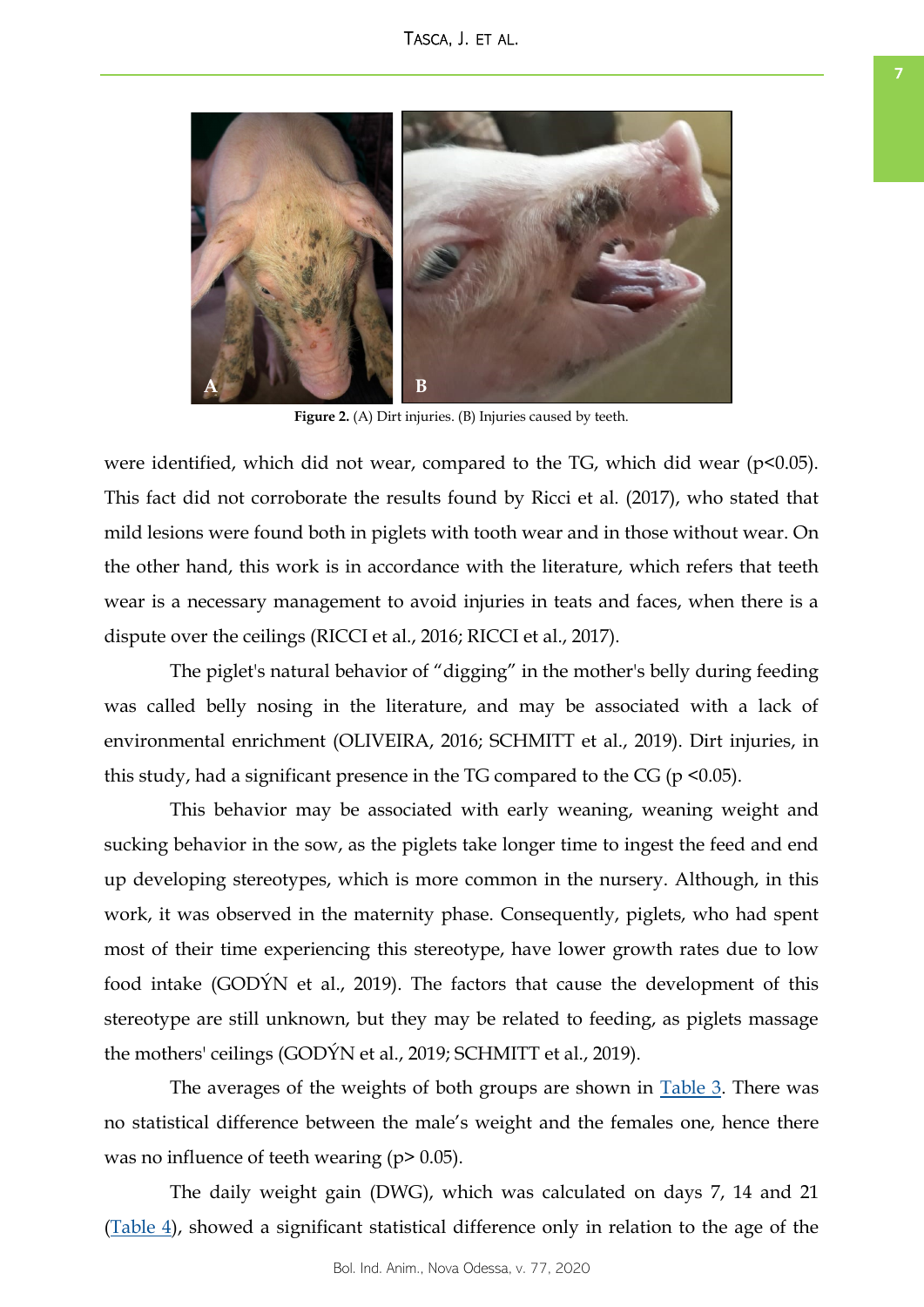| Age<br>(day)   |                 | average $\pm$ standard deviation (Kg) |    | Variation Coefficient (%) |  |
|----------------|-----------------|---------------------------------------|----|---------------------------|--|
|                | CG              | TG                                    | CG | TG                        |  |
| $\overline{2}$ | $1.40 \pm 0.32$ | $1.29 \pm 0.33$                       | 23 | 25                        |  |
| 7              | $2.56 \pm 0.52$ | $2.52 \pm 0.56$                       | 20 | 22                        |  |
| 14             | $4.18 \pm 0.70$ | $4.18 \pm 0.82$                       | 16 | 19                        |  |
| 21             | $5.84 \pm 1.00$ | $5.79 \pm 1.16$                       | 17 | 20                        |  |

<span id="page-7-0"></span>**Table 3.** Piglet weight in the control (CG - without teeth wear) and treatment (TG – with teeth wear) groups.

piglets: as higher the age greater is the DWG, which was expected since animals tend to gain more weight. Regarding the treatments, there was a small significant difference between the groups, demonstrating that the teeth wear did not influenced the DWG, so this practice can be abolished from the managements, without harming the animal performance.

**Table 4.** Daily weight gain (DWG) of piglets in the control (CG - without teeth wear) and treatment (TG - without tooth wear) groups.

| Age<br>(day) |                 | average ± Standard deviation (Kg) |    | Variation Coefficient (%) |  |
|--------------|-----------------|-----------------------------------|----|---------------------------|--|
|              | CG              | TG                                | CG | TG                        |  |
| 7            | $1.14 \pm 0.38$ | $1.22 \pm 0.30$                   | 24 | 25                        |  |
| 14           | $1.65 \pm 0.32$ | $1.65 \pm 0.37$                   | 19 | 22                        |  |
| 21           | $1.65 \pm 0.44$ | $1.62 \pm 0.54$                   | 26 | 33                        |  |

At the end of the experiment, on the day of weaning, the piglets were separated between females and males and were transferred to the nursery of the unit itself. The females remained on the farm and the males were marketed after the nursery phase.

Based on the evaluation of the results obtained by comparing the DWG, lesions on the piglets' faces and fights between them, it would be appropriate to stop handling teeth wearing. However, this practice is recommended only in some litters, when necessary. Although the findings were not statistically significant, since the evaluation period was short, based on the animals' time in the maternity hospital, new studies should be carried out, as several factors can interfere in the results. Moreover, some factors may influence the piglets' DWG, such as maternal ability, genetics, feeding, ambience and handling regarding the wear or tear of the teeth, since these aspects can affect the feed intake of the females. This fact leads to less milk production, which can cause a greater dispute between piglets, which in turn can determine the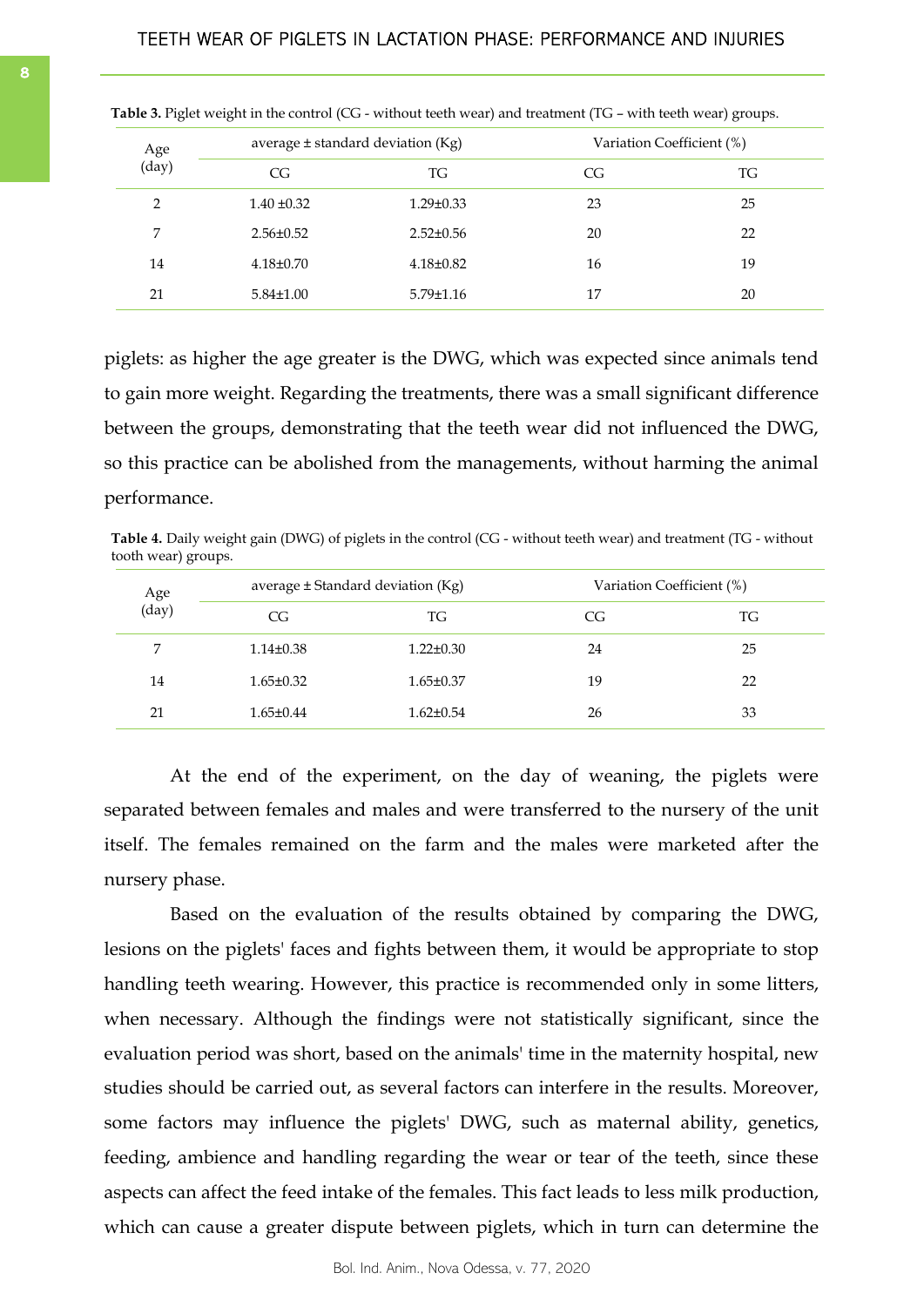number of piglet injuries (RICCI et al., 2017).

## **CONCLUSION**

Teeth wear did not influence DWG of piglets, but the occurrence of dirty lesions increased, although it is not related to this management. Therefore, it is suggested that further studies should be carried out to assess the real need for this management, given the current trends in the consumer market for improvements in animal welfare. Therefore, producers that still carry out this management should seek ways to improve ambience, the food supply and uniformity of lots in order to reduce this practice.

#### **REFERENCES**

- ASSOCIAÇÃO BRASILEIRA DE CRIADORES DE SUÍNOS ABCS. Serviço Brasileiro de Apoio às Micro e Pequenas Empresas (SEBRAE). **Bem-estar animal na produção de suínos: toda granja.** Brasília, DF: ABCS: Sebrae, 2016. 40p. Disponível em: < https://bibliotecas.sebrae.com.br/chronus/ARQUIVOS\_CHRONUS/bds/bds.nsf/ d51ae829a169c969d260dc8d176b1265/\$File/6058.pdf>. Acesso em: 25 out. 2019.
- ASSOCIAÇÃO BRASILEIRA DE PROTEÍNA ANIMAL ABPA. **Relatório anual.** 2019. Disponível em: <[http://cleandrodias.com.br/wp-content/uploads/2019/05/](http://cleandrodias.com.br/wp-content/uploads/2019/05/RELATO%C3%ACRIO-ANUAL-ABPA-2019.pdf) [RELATO%C3%ACRIO-ANUAL-ABPA-2019.pdf>](http://cleandrodias.com.br/wp-content/uploads/2019/05/RELATO%C3%ACRIO-ANUAL-ABPA-2019.pdf) Acesso em: 25 out. 2019.
- BRASIL. Portaria nº 195, de 4 de julho de 2018. **Diário Oficial da União**. Publicado em: 10/07/2018. Edição: 131. Seção: 1. Página: 5. Órgão: Ministério da Agricultura, Pecuária e Abastecimento/Secretaria de Mobilidade Social, do Produtor Rural e do Cooperativismo. Disponível em: <http://www.in.gov.br/materia/-/ asset\_publisher/Kujrw0TZC2Mb/content/id/29305677/do1-2018-07-10-portaria-n-195-de-4-de-julho-de-2018-29305658>. Acesso em: 8 nov. 2019.
- DIAS, C.P.; SILVA, C.A.; FOPPA, L.; CALLEGARI, M.A.; PIEROZAN, C.R. Panorama brasileiro do bem-estar de suínos. **Revista Acadêmica: Ciência Animal,** v.16, p. 1- 15, 2018.<http://dx.doi.org/10.7213/1981-4178.2018.161101>
- DIAS, C.P.; SILVA, C.A.; MANTECA, X. **Bem-estar dos suínos**. Londrina: Midiograf, 2014. 403p.
- GIEHL, A. L.; MONDARDO, M. **Produção de Suínos em Santa Catarina: uma análise da regionalização dos abates (2013-2018).** EPAGRI/CEPA, 2019. Disponível em: < https://cepa.epagri.sc.gov.br/index.php/2019/08/16/producao-de-suinos-emsanta-catarina-uma-analise-da-regionalizacao-dos-abates-2013-2018/>. Acesso em: 5 nov. 2019.
- GODYŃ, D.; NOWICKI, J.; HERBUT, P. Effects of Environmental Enrichment on Pig Welfare— A Review. **Animals**, v. *9*, 2019, p.383. [https://doi.org/10.3390/](https://doi.org/10.3390/ani9060383) [ani9060383](https://doi.org/10.3390/ani9060383)

RICCI, G. D.; TITTO, C.G. ; COSTA, O.A.D. ; TRINDADE NETO, M.A. Ethological